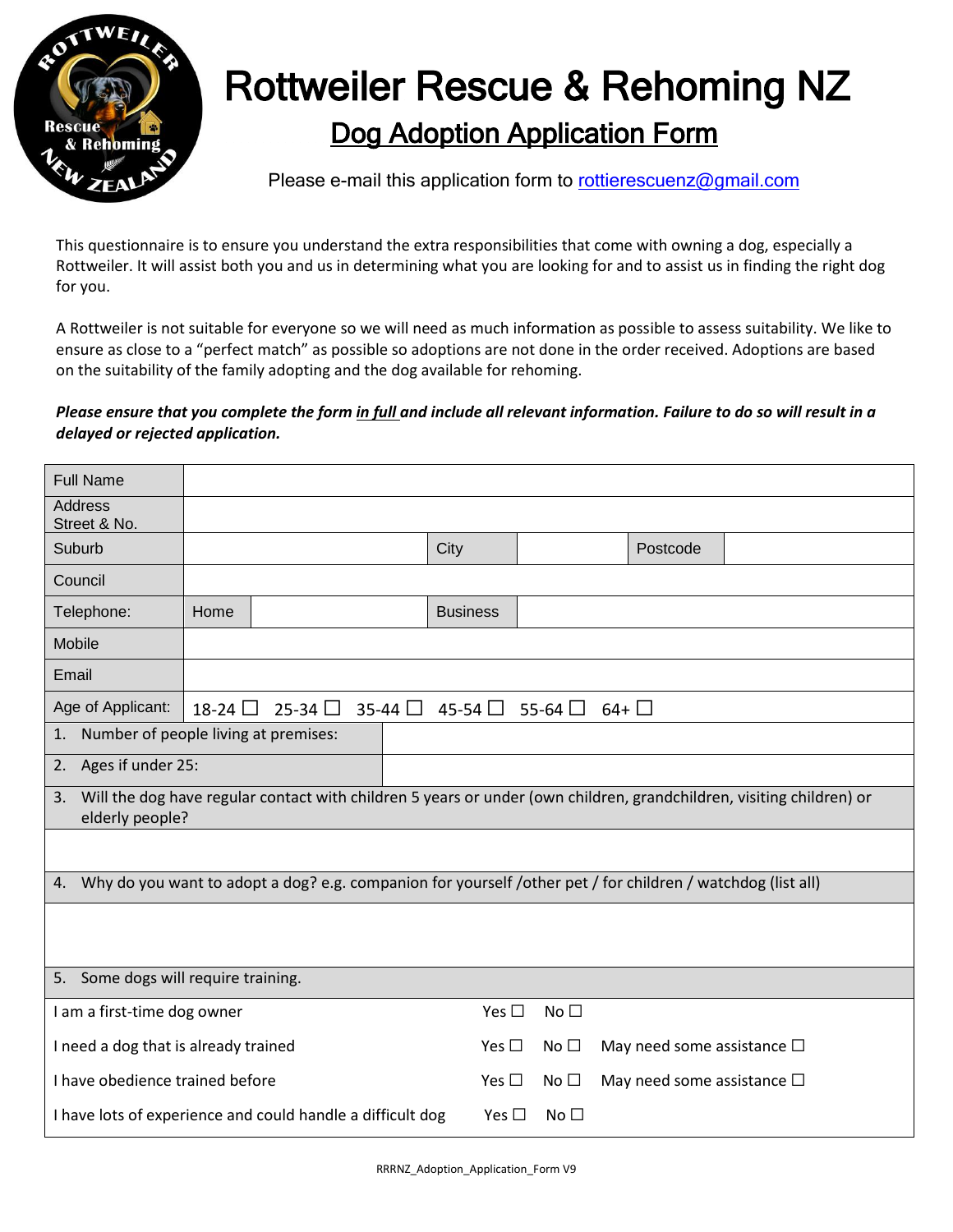| Do you currently have any pets? Please give details as below.<br>6.                                                               |                                                                                                                                 |     |     |                            |                                                                                            |                                                                                                                                |
|-----------------------------------------------------------------------------------------------------------------------------------|---------------------------------------------------------------------------------------------------------------------------------|-----|-----|----------------------------|--------------------------------------------------------------------------------------------|--------------------------------------------------------------------------------------------------------------------------------|
| Name                                                                                                                              | <b>Breed</b>                                                                                                                    | Sex | Age | Spayed /<br>Neutered?      | <b>Current Vaccinations?</b>                                                               | <b>Registered?</b>                                                                                                             |
|                                                                                                                                   |                                                                                                                                 |     |     | $\Box$ Yes<br>$\square$ No | $\square$ Yes<br>$\square$ No                                                              | $\Box$ Yes<br>$\square$ No                                                                                                     |
|                                                                                                                                   |                                                                                                                                 |     |     | $\Box$ Yes<br>$\square$ No | $\square$ Yes<br>$\square$ No                                                              | $\Box$ Yes<br>$\square$ No                                                                                                     |
|                                                                                                                                   |                                                                                                                                 |     |     | $\square$ No<br>$\Box$ Yes | $\Box$ Yes<br>$\square$ No                                                                 | $\Box$ Yes<br>$\square$ No                                                                                                     |
| 7.                                                                                                                                |                                                                                                                                 |     |     |                            |                                                                                            | a) Where will your new dog sleep? b) Where do your current pets sleep? Please be specific e.g. kennel, verandah,               |
| a)                                                                                                                                | laundry. c) If inside, which room?                                                                                              |     |     |                            |                                                                                            |                                                                                                                                |
| b)                                                                                                                                |                                                                                                                                 |     |     |                            |                                                                                            |                                                                                                                                |
| c)<br>8.                                                                                                                          |                                                                                                                                 |     |     |                            |                                                                                            | Which areas of the house/yard will the dog have access to, e.g. backyard only, backyard and laundry/kitchen/non-               |
|                                                                                                                                   | carpeted/other areas?                                                                                                           |     |     |                            |                                                                                            |                                                                                                                                |
|                                                                                                                                   |                                                                                                                                 |     |     |                            |                                                                                            |                                                                                                                                |
| 9.                                                                                                                                |                                                                                                                                 |     |     |                            |                                                                                            | a) Will the dog be allowed inside? b) How often, e.g. never, in evening, when somebody home, all the time? c) What             |
|                                                                                                                                   | areas will be off limits, eg kitchen, bedrooms, furniture, carpeted areas?                                                      |     |     |                            |                                                                                            |                                                                                                                                |
| a)                                                                                                                                |                                                                                                                                 |     |     |                            |                                                                                            |                                                                                                                                |
| b)<br>c)                                                                                                                          |                                                                                                                                 |     |     |                            |                                                                                            |                                                                                                                                |
|                                                                                                                                   |                                                                                                                                 |     |     |                            |                                                                                            | 10. a) Have you had any pets in the past? b) What happened to them? c) Have you ever taken an animal to a shelter or           |
|                                                                                                                                   |                                                                                                                                 |     |     |                            | released it to another party? d) Please list breeds you have personally owned in the past. |                                                                                                                                |
| a)<br>b)                                                                                                                          |                                                                                                                                 |     |     |                            |                                                                                            |                                                                                                                                |
| c)                                                                                                                                |                                                                                                                                 |     |     |                            |                                                                                            |                                                                                                                                |
| d)                                                                                                                                |                                                                                                                                 |     |     |                            |                                                                                            | 11. a) Is your yard securely fenced? b) Describe type of fencing (wooden, wire etc.) and height at the lowest point. c) If you |
|                                                                                                                                   | have a swimming pool is it separately fenced?                                                                                   |     |     |                            |                                                                                            |                                                                                                                                |
| a)                                                                                                                                |                                                                                                                                 |     |     |                            |                                                                                            |                                                                                                                                |
| b)<br>$\mathsf{c})$                                                                                                               |                                                                                                                                 |     |     |                            |                                                                                            |                                                                                                                                |
|                                                                                                                                   | 12. a) If no-one is at home, where will the dog stay? b) Inside or Outside? c) If the dog is outside, what type of shelter will |     |     |                            |                                                                                            |                                                                                                                                |
| the dog have?                                                                                                                     |                                                                                                                                 |     |     |                            |                                                                                            |                                                                                                                                |
| a)<br>b)                                                                                                                          |                                                                                                                                 |     |     |                            |                                                                                            |                                                                                                                                |
| c)                                                                                                                                |                                                                                                                                 |     |     |                            |                                                                                            |                                                                                                                                |
| 13. How many hours will the dog be without human company for each day?                                                            |                                                                                                                                 |     |     |                            |                                                                                            |                                                                                                                                |
|                                                                                                                                   |                                                                                                                                 |     |     |                            |                                                                                            |                                                                                                                                |
| 14. a) How often will you have time to walk the dog? b) How long for? c) On lead or off lead?                                     |                                                                                                                                 |     |     |                            |                                                                                            |                                                                                                                                |
| a)                                                                                                                                |                                                                                                                                 |     |     |                            |                                                                                            |                                                                                                                                |
| b)                                                                                                                                |                                                                                                                                 |     |     |                            |                                                                                            |                                                                                                                                |
| c)<br>15. Under what circumstance would you give up this dog, e.g. family illness, barking, digging, destructive chewing, biting, |                                                                                                                                 |     |     |                            |                                                                                            |                                                                                                                                |
| growling, moving house, reactivity on lead, lack of housetraining, high cost vet bills? (list all)                                |                                                                                                                                 |     |     |                            |                                                                                            |                                                                                                                                |
|                                                                                                                                   |                                                                                                                                 |     |     |                            |                                                                                            |                                                                                                                                |
|                                                                                                                                   |                                                                                                                                 |     |     |                            |                                                                                            |                                                                                                                                |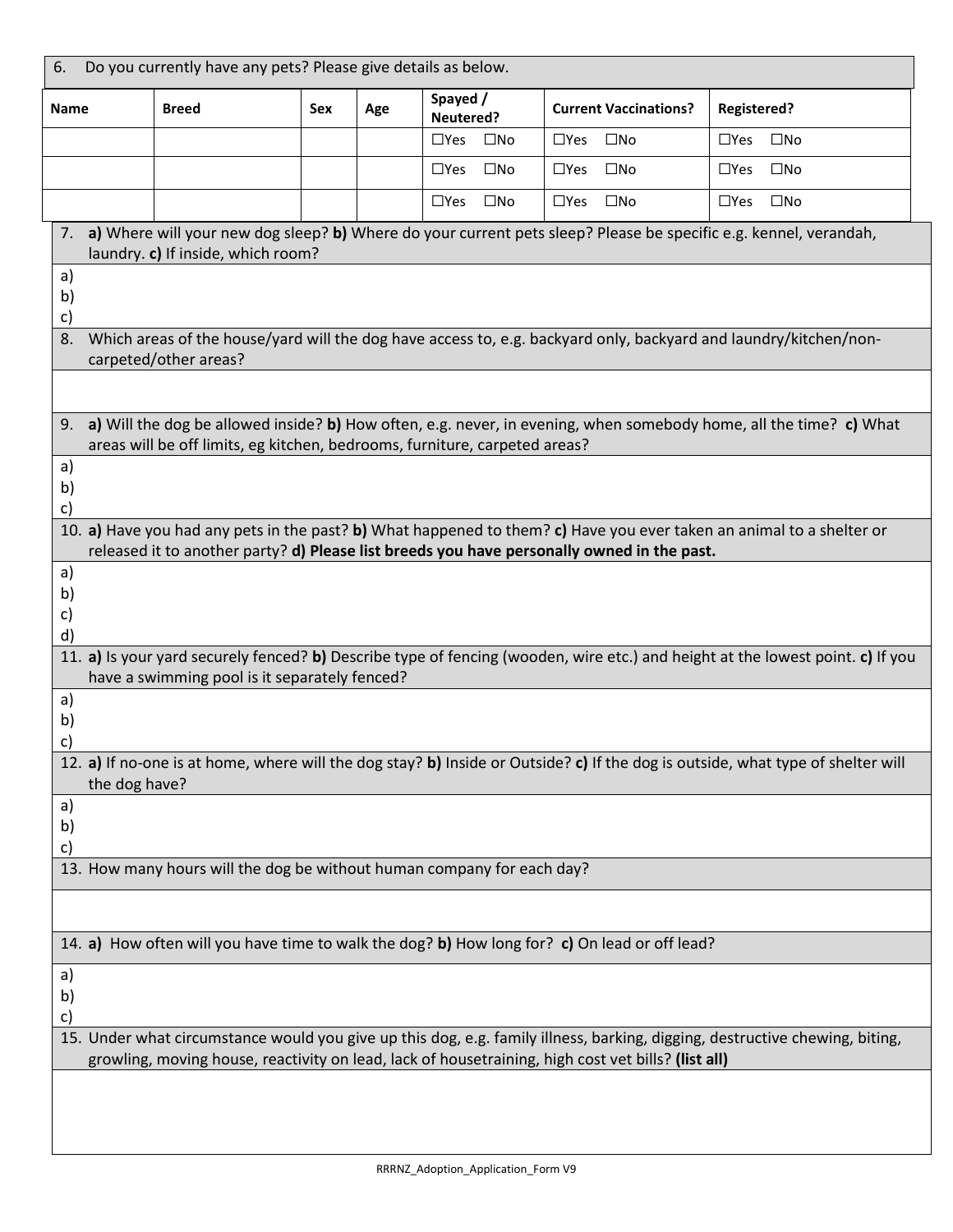| 16. If you are renting, please provide us with your landlord's written verification that a dog is permitted:                                                                                                                                                                                                                                             |                                             |  |  |  |  |
|----------------------------------------------------------------------------------------------------------------------------------------------------------------------------------------------------------------------------------------------------------------------------------------------------------------------------------------------------------|---------------------------------------------|--|--|--|--|
|                                                                                                                                                                                                                                                                                                                                                          |                                             |  |  |  |  |
| a) What do you feed your current dogs? b) What will you feed your new dog? Please name brands.                                                                                                                                                                                                                                                           |                                             |  |  |  |  |
| 17.                                                                                                                                                                                                                                                                                                                                                      |                                             |  |  |  |  |
| a)<br>b)                                                                                                                                                                                                                                                                                                                                                 |                                             |  |  |  |  |
| 18. Local Council                                                                                                                                                                                                                                                                                                                                        | <b>Employment/Financial Status</b><br>19.   |  |  |  |  |
| How many dogs does your council<br>a)                                                                                                                                                                                                                                                                                                                    | □ Full-time employed as a                   |  |  |  |  |
| I agree to a council background check being<br>b)<br>conducted                                                                                                                                                                                                                                                                                           | $\Box$ Unemployed                           |  |  |  |  |
|                                                                                                                                                                                                                                                                                                                                                          | □ Retired/Stay at home Mum/Dad ____________ |  |  |  |  |
| Yes (please tick/check box)                                                                                                                                                                                                                                                                                                                              |                                             |  |  |  |  |
| 20. Age and sex of dog preferred?                                                                                                                                                                                                                                                                                                                        |                                             |  |  |  |  |
| 5-7 years<br>2-5 years<br>7+ years<br>No age preference<br>1-2 years<br>Female<br>Male<br>No preference                                                                                                                                                                                                                                                  |                                             |  |  |  |  |
| Emergency Contact (required for adoption agreement should the application proceed)<br>21.                                                                                                                                                                                                                                                                | N/A                                         |  |  |  |  |
| Name:                                                                                                                                                                                                                                                                                                                                                    |                                             |  |  |  |  |
| <b>Phone Number</b>                                                                                                                                                                                                                                                                                                                                      | Email:                                      |  |  |  |  |
| Do you currently have a vet? If so, please provide us their name and phone number so we can contact them for a<br>22.<br>reference, together with one personal referee. If you do not have a vet please provide two personal references (must not<br>be living with you). We reserve the right to contact these referees should the application proceed. |                                             |  |  |  |  |
|                                                                                                                                                                                                                                                                                                                                                          |                                             |  |  |  |  |
| Referee 1:                                                                                                                                                                                                                                                                                                                                               |                                             |  |  |  |  |
| Referee 2 (if no vet):                                                                                                                                                                                                                                                                                                                                   |                                             |  |  |  |  |
| Please tell us about you, your family, hobbies or your interest in adopting a dog. The more information you<br>23.<br>provide, the better we will be able to determine suitability. You can use a separate piece of paper or e-mail us.                                                                                                                  |                                             |  |  |  |  |
|                                                                                                                                                                                                                                                                                                                                                          |                                             |  |  |  |  |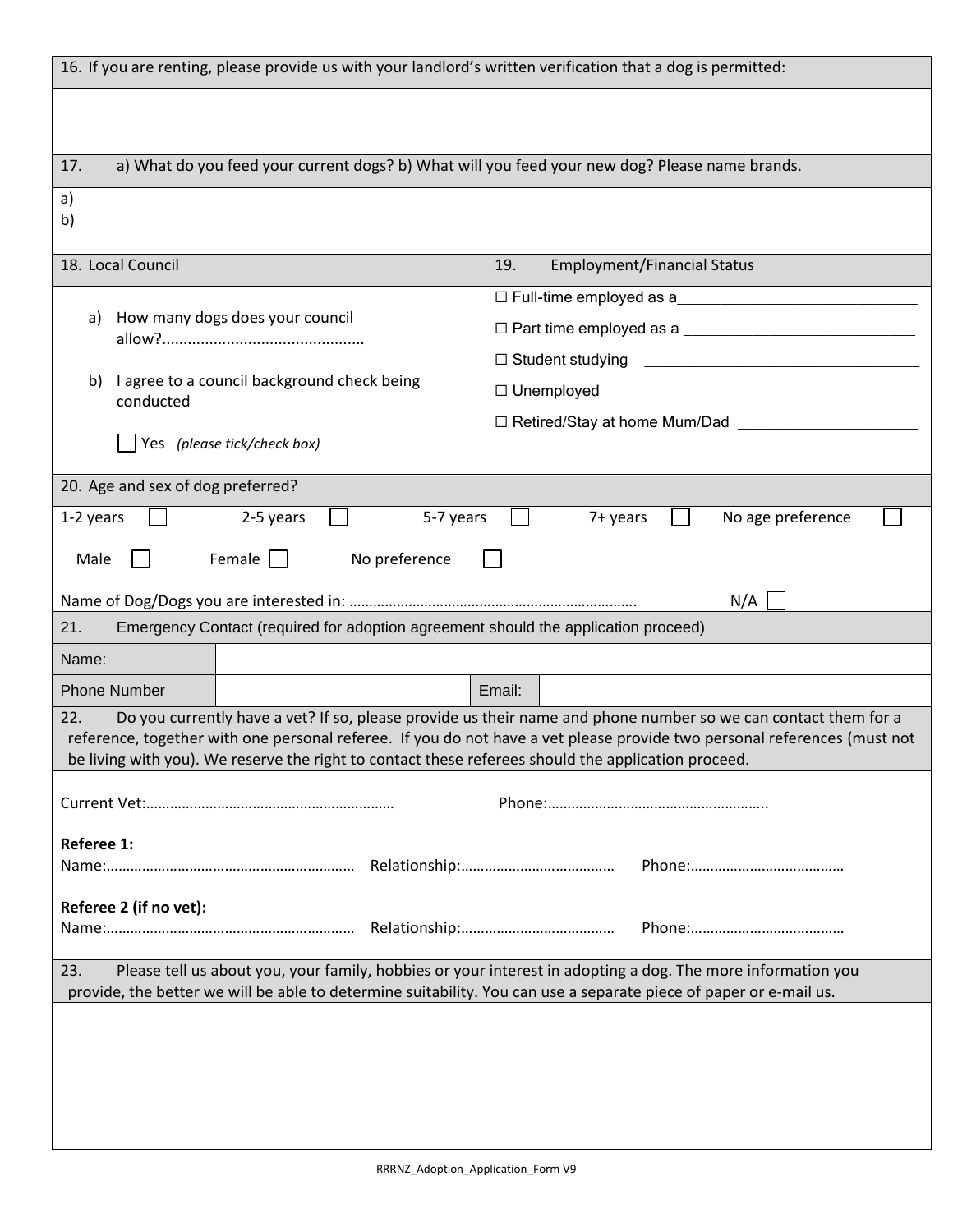By submitting this application, I agree that all the information I have provided is correct. Providing untruthful answers or failure to comply with the requirements of this application or the signed adoption contract can result in the forfeiture of the adoption.

You agree to allow us to check the references provided. We will require the successful applicant to allow a full property check before adoption and to sign an adoption agreement once any trial is complete. Ongoing checks may be required.

## **Trial Period:**

If approved for a dog there is a 2-week trial period (longer by mutual agreement).

- 1. If, during the Trial Period, I feel the pet is unsuitable for any reason, I will contact RRRNZ and arrange a mutually convenient time to return him/her and all relevant paperwork to RRRNZ.
- 2. I understand that RRRNZ may before or during the Trial Period inspect the property on which the pet is to be housed to ensure the pet's safety and security and that as a result of this inspection I may be requested by RRRNZ to return the pet. I agree to return the pet if requested to do so by RRRNZ at a mutually convenient time and place. I also agree to keep RRRNZ updated on the dogs' progress in their new home both during trial and post adoption.
- 3. The dog will, at all times, wear a collar with an identification tag attached during the Trial Period. The dog, will not be allowed off my property or allowed in any unsecured area without a collar and lead.

We may also ask to sight your driver's license or passport before the application proceeds.

We appreciate you taking the time to complete this application. Upon review and approval, we will contact you as soon as possible.

PLEASE NOTE: Rottweiler Rescue & Rehoming NZ takes no responsibility or liability for any damage or injury the dog may cause to property or persons. While every care is taken to ensure the temperament of the animal they can have issues. Please be aware of this when signing the form.

Adoption Fees do apply for all dogs adopted. By signing this you agree to pay the adoption fee as outlined below: Females: \$300.00 Males: \$300.00

Dogs over 7yrs \$200.00 (unless desexing is required) Puppies (under 12 months): \$500.00 (rarely available) Pedigree Papered Dogs: \$500.00 (rarely available)

*We reserve the right to refuse any applicant and will not enter into any further correspondence on our decision.*

*We reserve the right to uplift the dog should any issues arise where the requirements of adoption have not been adhered to or we feel the dog is not being looked after properly.*

☐ I have read and understand the terms above

## **Name and Signature:**

**Date:**